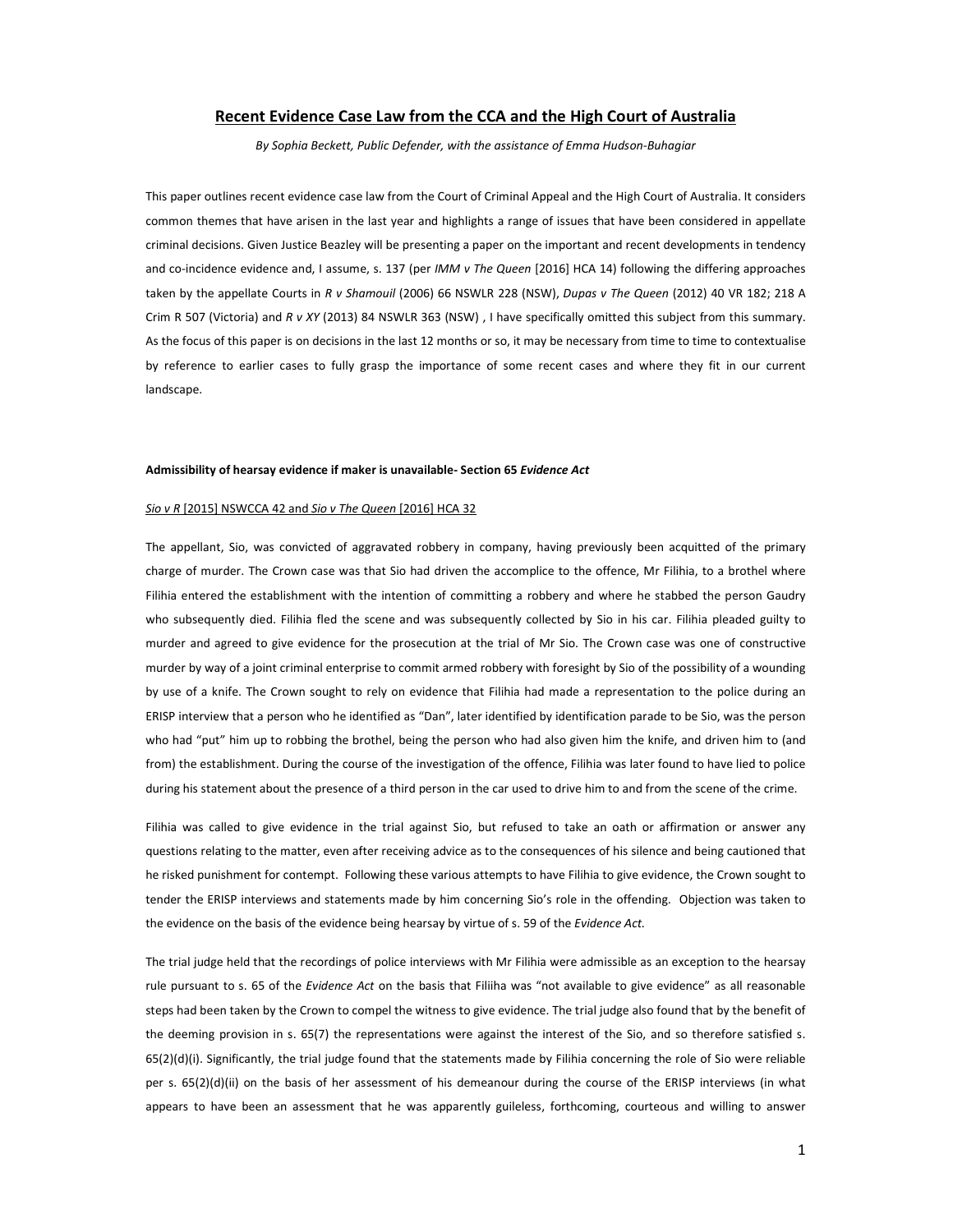questions). Her Honour allowed the interviews into evidence over further objection per ss. 135 and 137, giving the jury a warning pursuant to s. 165 of the *Evidence Act* concerning its potential unreliability.<sup>1</sup> The issue (for the purposes of this paper) that arose was whether the trial judge erred in admitting the prior statement under s. 65(2)(d).

In *Sio v R* **[2015] NSWCCA 42,** Leeming JA noted the amendment to s. 65 (2)(d) following *R v Suteski* [2002] NSWCCA 509. This amendment sought to raise the threshold for section 65(2)(d).<sup>2</sup> Suteski raised essentially the same issues that came about in the appeal of *Sio*: should s. 65(2) render statements made by a person who is complicit in an offence which are against his or her own interest prima facie admissible against the accused, even if he or she is unavailable? In the course of so finding, at [25]-[30], Leeming JA analysed the amended s. 65, noting the following matters arose from the text, structure and history of the provision:

- 1. the 2007 amendment to s. 65(2) was drafted specifically to impose an additional hurdle upon the prima facie admissibility of first hand hearsay evidence of a representation against interest whose maker is unavailable, and that an assessment of reliability is necessary;
- 2. The test as to reliability under s.  $65(2)(d)$  (ii), "make it likely", is less onerous that the pre-existing test under s  $65(2)(c)$  that "make it highly probable";
- 3. That the tests under s 65(2) (b)-(d) requires an assessment of the *circumstances* in which the representation was made with a view to assessing whether the *representation* is reliable;
- 4. Two circumstances that enhance reliability are contemporaneity (or near contemporaneity) and against interest, in that the circumstances set out in s. 65(2)(b) and (d) are examples of circumstances which are taken to increase reliability of a representation, they do not exhaust the matters to which regard might be had;
- 5. That there will be cases that even when s. 65(2) is satisfied, representations may nonetheless still be excluded under ss. 135 and 137, or alternatively, admitted but be subject to a warning and direction under s. 165 of the Act.

Significantly, Leeming J found (as per (3) above) that:

l,

The question posed by statute is not whether the actual statements made are themselves accurate or likely reliable, but whether the circumstances in which they were made are such that they are likely to be reliable. In order to address the statutory question, the Court examines the circumstances in which a statement is made, not the particular statement itself.

In so doing, the analysis did not include consideration of those parts of the statement that were clearly false: ie, as to the presence of a third person in the car, or the use of a false name to describe the person believed to be Sio. Leeming JA (with whom both Johnson and Schmidt JJ agreed) dismissed the ground of appeal in deference to the trial judge who, having seen and heard the evidence, was satisfied that the representation was made in *circumstances* that made it likely to be reliable.

In *Sio v The Queen* [2016] HCA 32, the High Court granted special leave in respect, inter alia, to the question as to whether the trial judge and the CCA erred in failing to exclude from the evidence Filihia's representation that Sio had given him the knife to stab the deceased. The High Court unanimously allowed the appeal and ordered a retrial. In their judgment French CJ, Bell, Gageler, Keane and Gordon JJ were (at [58]) critical of the approach taken by the trial judge and the CCA by taking

<sup>&</sup>lt;sup>1</sup> The warnings to the jury pointed out that Filihia was criminally involved, had pleaded guilty to murder, "may have his own axe to grind" and was not subject to cross-examination.

<sup>2</sup> *Evidence Amendment Act* 2007 (NSW) amended s. 65(2)(d) to require the more stringent requirement that the representation to be both against the interests of the person who made it at the time it was made, and, that it be made in circumstances that make it likely that the representation is reliable.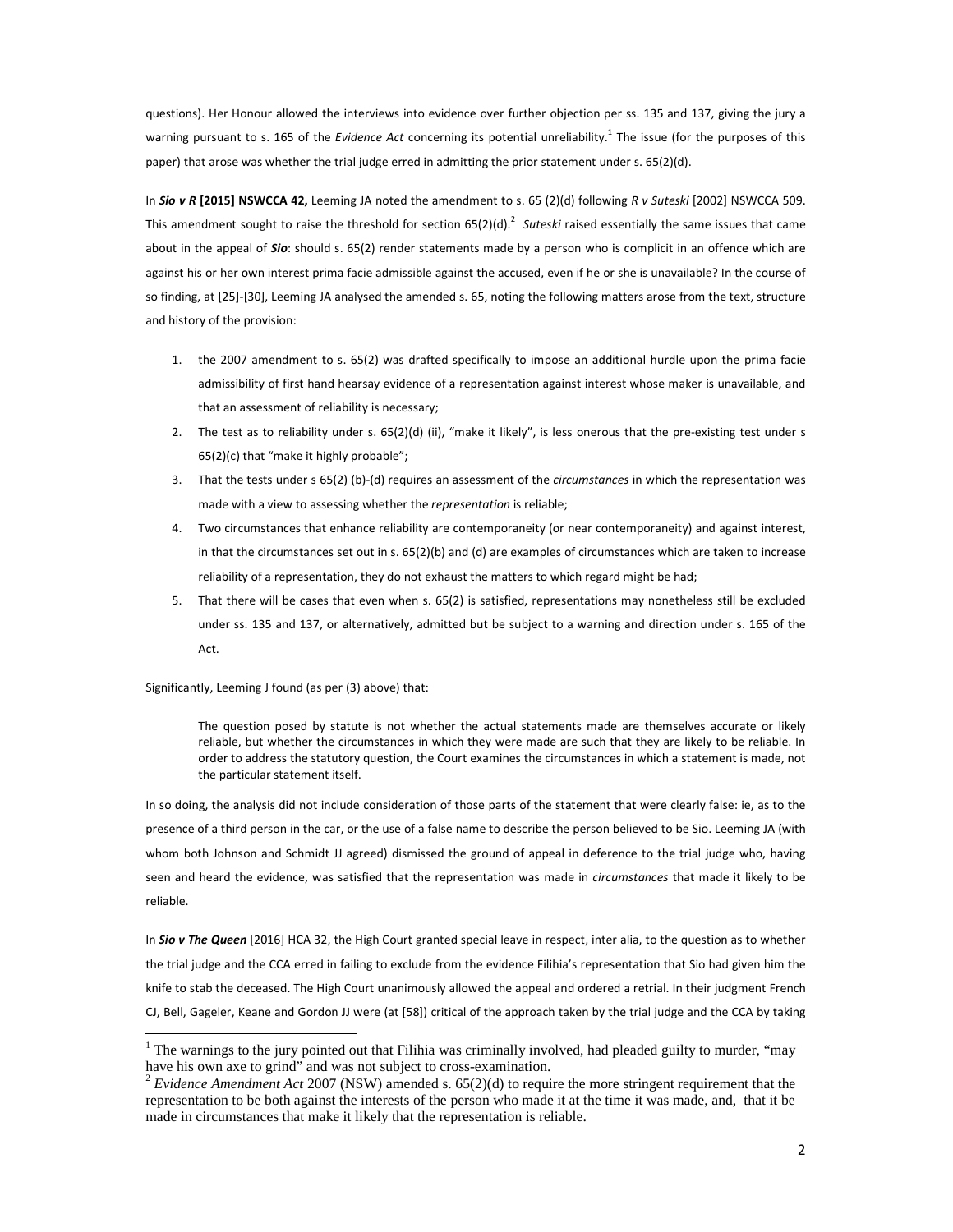a compendious approach to assessing reliability of the statement of co-offenders "whereby an *overall impression* was formed of the general reliability of the statements made by Mr Filihia." stating "[T]hat compendious approach does not conform to the requirements of the Act." The Court warned against making an "*impressionistic evaluation*" of all the evidence in assessing the reliability per s. 65(2)(d) and emphasised the special nature of the exception to the hearsay rule provided by the provision, stating (at [60]-[61]):

It is no light thing to admit a hearsay statement inculpating an accused. Where s 65 is successfully invoked by the prosecution, the accused will have no opportunity to cross-examine the maker of the statement with a view the undermining the inculpatory assertion..had Mr Filihia pleaded not guilty, and he and Mr Sio been tried together, Mr Filihia's hearsay statements would not have been admissible in that trial against Mr Sio..because s 83 ..preserves the exclusionary operation of the hearsay rule in respect of evidence of an admission of a co-accused.

The serious consequences of the successful invocation of s 65(2)(d) emphasise the need for compliance with the conditions of admissibility prescribed by the section. The focus demanded by the language of s 65 is inconsistent with the impressionistic evaluation involved in the compendious approach adopted by the Court of Criminal Appeal. The language of the statute assumes the identification of each material fact to be proved by a hearsay statement tendered in reliance on s 65 and the application of the section to that statement, whereas the compendious approach applied by the trial judge and the CCA is not focused in that way.

The Court held that evidence by an accomplice was a class of evidence well recognised as being less than inherently reliable precisely due to its perceived risk of falsification (at [65]), and were a "classic example of a case where a 'plan of falsification' may be expected to be formed, given the obvious interest of one co-offender to shift blame ….[as] recognised by s 165(1)(d)". At [68] the Court held that the precise parts of the statements made by Filihia concerning who had given him the knife and who had "put him up to the robbery" were given in circumstances that were "plainly apt to minimise his culpability by maximising that of Mr Sio". Further, there was no point in trying to ascertain a defined set of examples of circumstances that assist a trial judge in concluding that a representation is unlikely to be reliable, stating at [71] "the true concern of the provision is with the identification of circumstances which of themselves warrant the conclusion that the representation is reliable notwithstanding its hearsay character." Focus ought be on the assessment of the circumstances in which the statement is made to establish its likely reliability "rather than a general assessment of whether or not it is likely that the representor is a reliable witness" (at [72]). The Court held at [73] that the circumstance of unreliability arose due the fact that Filihia was Sio's accomplice and that "nothing else in the objective circumstances in which the statement was made was apt to shift the balance in favour of a positive finding of likely reliability" the evidence ought not to have been admitted.

#### **Sexual Assault: Admissibility of evidence relating to sexual experience –s 293** *Criminal Procedure Act*

# *GP v R* [2016] NSWCCA 150; *Taleb v R* [2015] NSWCCA 105

Evidence relating to sexual experience has incited division in the courts regarding exclusion of evidence. In *GP v R* **[2016] NSWCCA 150**, the Crown case was that the offender engaged in two acts of sexual intercourse with MP, a child under the age of 10, being 3 or 4 years of age. The Crown case was that GP had digitally penetrated MP's vagina whilst babysitting her, and on a further occasion penetrated MP's vagina with his penis in her bedroom. MP disclosed this to family members about 6 years later and was reported to be distressed whilst doing so. The heart of the appeal was the refusal by the trial judge to allow the accused's counsel to cross examine MP about the contents of one of her complaints in which she made a complaint about her cousin (NP) in order to suggest to her that another family member and not the appellant had assaulted her, and thereby explain why the complainant was upset when reporting the allegations. The application was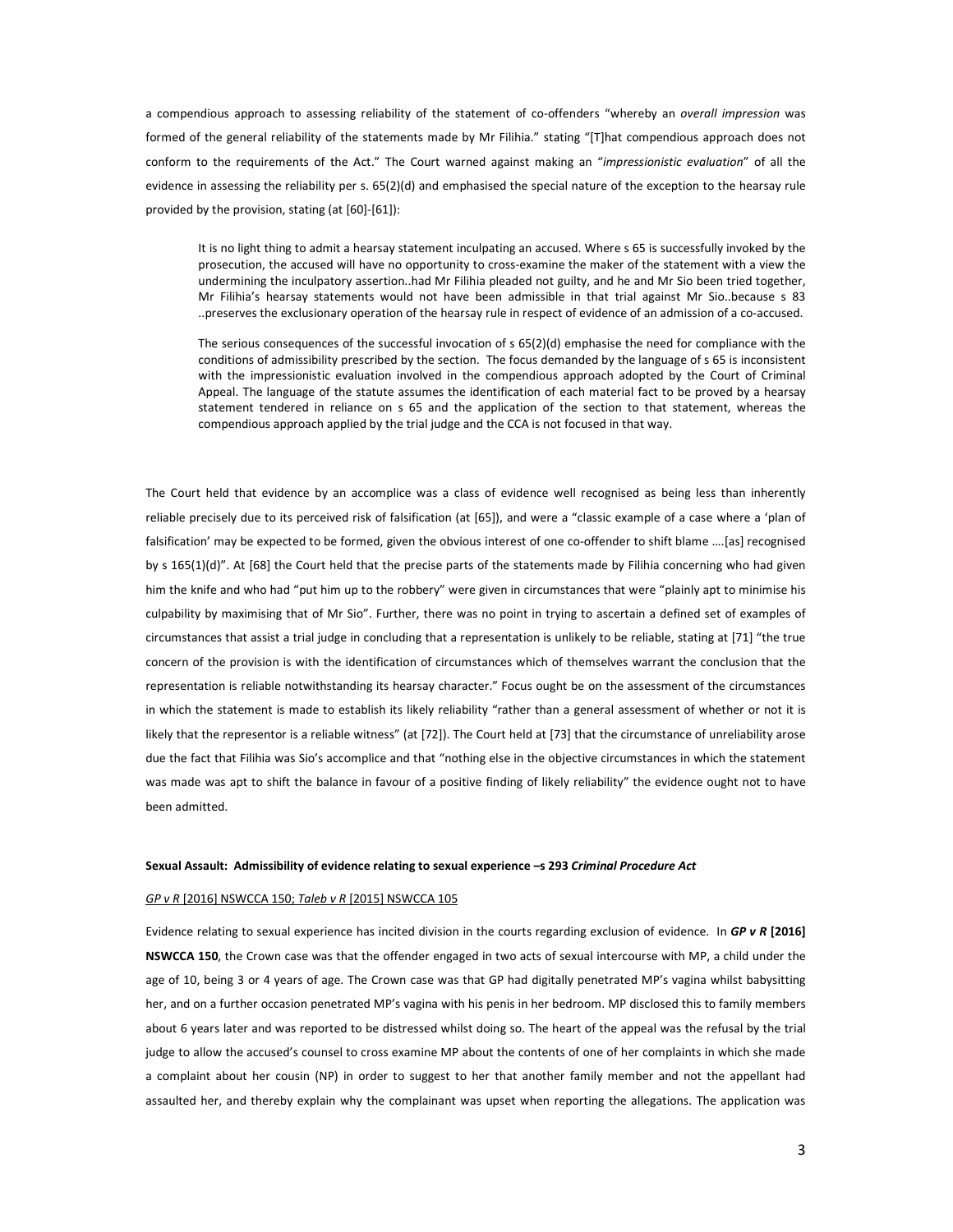refused on the basis that cross-examination of the complainant about prior sexual experience was precluded by s 293 of the *Criminal Procedure Act 1986* (NSW).

The issue that GP argued in his conviction appeal focused on whether evidence pertaining to MP's complaint concerning NP should have been admitted under section 293 of the *Criminal Procedure Act 1986* (NSW), as an exception to the rule, allowing for evidence of sexual experience or activity where relevant to "whether the presence of semen pregnancy, disease *or injury* is attributable to the sexual intercourse alleged to have been had by the accused person", per s 293(4)(c).

The applicant relied upon the passage in *R v Dimian* (1995) 83 A Crim R 358 at 367 where Hunt CJ at CL said:

I reject the narrow interpretation for which the Crown contends. The section must, as I have already said, be construed broadly and in accordance with the purpose for which it was introduced. Reading par (c) in that way, and particularly taking into account the width to be given to the phrase 'attributable to ..injury", I am satisfied that the evidence was admissible pursuant to that paragraph and that leave to cross-examine should be granted.

The applicant further relied upon Simpson J's discussion of the provision in *JAD v R* [2012] NSWCCA 73 at [82]:

On the appeal, the Crown fairly conceded that a psychological condition such as that suffered by the complainant comes within the term "disease or injury" for the purposes of s. 293(4)(c)(ii). The suffix to that subsection must, therefore, be considered – the evidence is admissible, provided that its probative value outweighs any distress, humiliation or embarrassment that the complainant might suffer as a result of its admission.

The Court comprising of Payne JA, McCallum and Wilson JJ found that s 293(4) (c) did not assist the applicant in the circumstances of this case as they were factually distinguishable: *JAD* on the basis that the "disease or injury" in that case was significant relating to hearing voices and suffering depression and suicidal ideation and could not be compared to evidence of a fleeting display of distress demonstrated by MP when she was telling her family members what had happened (at [35] and [45]). *Dimian* was distinguishable further as the evidence of 'injury' related to physical injury and related to the physically dishevelled state of the complainant in circumstances where there had been an earlier act of consensual sex prior to the act the subject of the charge (at [36]). The Court rejected that Hunt CJ at CL's reference in *Dimian* meant to introduce any prima facie "broad" approach to the construction of the exceptions to the rule contained in s. 293. $^3$  The Court asserted at [40]:

Section 293 in its present form, clearly strikes a balance between competing interests being, on the one hand, the interest of preventing distressing and humiliating cross-examination of sexual assault victims about their prior sexual history and, on the other, the interest of permitting an accused person to cross-examine victims about defined aspects of their sexual history in the circumstances prescribed in the exceptions contained within s. 293.

The Court held at [44], that s. 293(4)(c) did not apply to the circumstances of this case and that "fear" and "anxiety"(in reference to the evidence that the complainant cried during the course of disclosing the assaults) did not fall within the description of "injury" within that provision, although conceded at [46], that a recognised psychological condition may.

*Taleb v R* [2015] NSWCCA 105 further involved a discussion of the provisions of s 293(4)(c) of the *Criminal Procedure Act 1986* (NSW) ('CPA') and a discussion of the various authorities. That case found that the exception provided by this provision related to sexual assault cases where intercourse was denied and not to those cases where consent was in issue

 $\overline{a}$ 

<sup>3</sup> It is noted that the version of the prohibition in *Dimina* was at the time, s 105 of the *Criminal Procedure Act* 1999, following from the s. 409B provision, and prior to the current provision in s. 293 of the *Criminal Procedure Act*.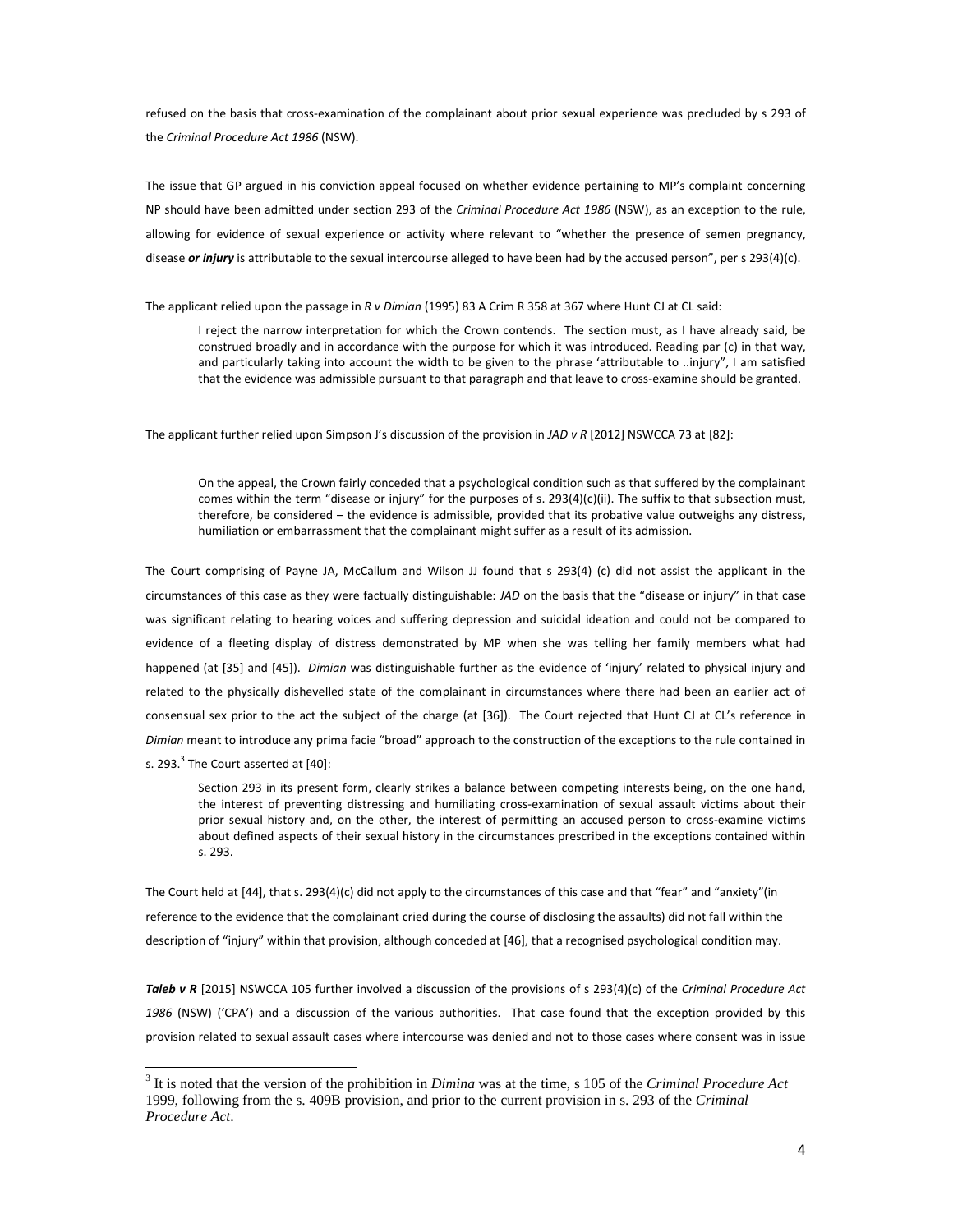(according to the words "sexual intercourse so alleged"). The case involved the application by the defence to cross examine the complainant about the presence of DNA on her undergarments, located on vaginal swabs, and of sexual banter contained within text messages suggestive of sexual conduct with another male to, in part, explain the presence of bruising to the thigh area said to be consistent with the allegation of sexual assault. VBy reference to the wording of s  $293(4)(c)(i)$  however, because the accused conceded intercourse had taken place, but claimed it was consensual, the provision was not available to him. The lack of the ability to temporally link (beyond a period of 5 days) the presence of the DNA to the time of the allegation of the assault supported the trial judge's decision to disallow the questioning of the complainant in respect of other sexual activity.

#### **DNA- issues of continuity, contamination and transference- section 137** *Evidence Act*

#### *Ali* [2015] NSWCCA 72

In *Ali* the CCA on a section 5F (3A) appeal under the *Criminal Appeal Act* 1912, found that the trial judge erred in excluding evidence of DNA certificates under s 137 of the *Evidence Act* on the basis their slight probative value was outweighed by the danger of unfair prejudice in that there was a distinct possibility of contamination and/or DNA transference (at [25]- [26]). The DNA of the accused had been found on the inside of the underwear of the complainant of sexual intercourse involving an allegation that the accused had touched her underwear whilst assaulting her. The accused was a neighbour of the complainant and she had seen him the day before. There was evidence that the item on which the DNA was located had also been touched by the mother of the complainant and mislabelled which led to issues going to the integrity of the continuity of the exhibit. Significantly, the Crown's position following the calling of expert evidence was that the location and presence of the DNA on the inside crotch area was evidence that it was possible the DNA had been deposited there by direct transfer, indirect transfer if a number of variables aligned, but it was more likely for an indirect transfer to have been on the outside of the clothing than the inside because such places were not generally in contact with surfaces or other places where DNA could be deposited or transferred (at [38]). In other words indirect transfer was argued to be *less likely* than direct transfer.

The CCA allowed an appeal finding that despite the issues concerning chain of possession, the possibility of contamination ought not to have resulted in the exclusion of the evidence as these were issues that could be explained to a jury and understood by them [48]. Hoeben CJ at CL, with whom Adams J and R A Hulme J agreed, said (at [48]) that the approach was not consistent with the findings of the Court in *R v Shamouil*, and that the court should not usurp the role of the jury. In reference to the judgment of Basten JA in *R v XY* [2013] NSWCCA 121 (with whom Simpson J and Hoeben CJ at CL agreed) the issues for consideration in assessing probative value is the *capability* of the evidence to rationally effect a fact in issue rather than a reference to the weight of the evidence (*XY* at [43]). The Court found that in this case the capacity of the DNA certificates to establish whether the respondent committed the offences charged, as distinct from the weight likely to be given to them, was substantial (at [50]) affording them significant probative value. That was balanced against any unfair prejudice, i.e. the likelihood the jury would give the evidence more weight than it deserved, that it might inflame the jury or divert them from their task. Such unfair prejudice was considered unlikely given the "relatively simple issues of continuity, contamination and the possibility of secondary transfer. The risk of such ought to have been dealt with by way of appropriate directions (at [51]). At [52] it was noted:

The proposition that DNA evidence carries with it the backing of science is true of all DNA evidence. That does not make it unfair.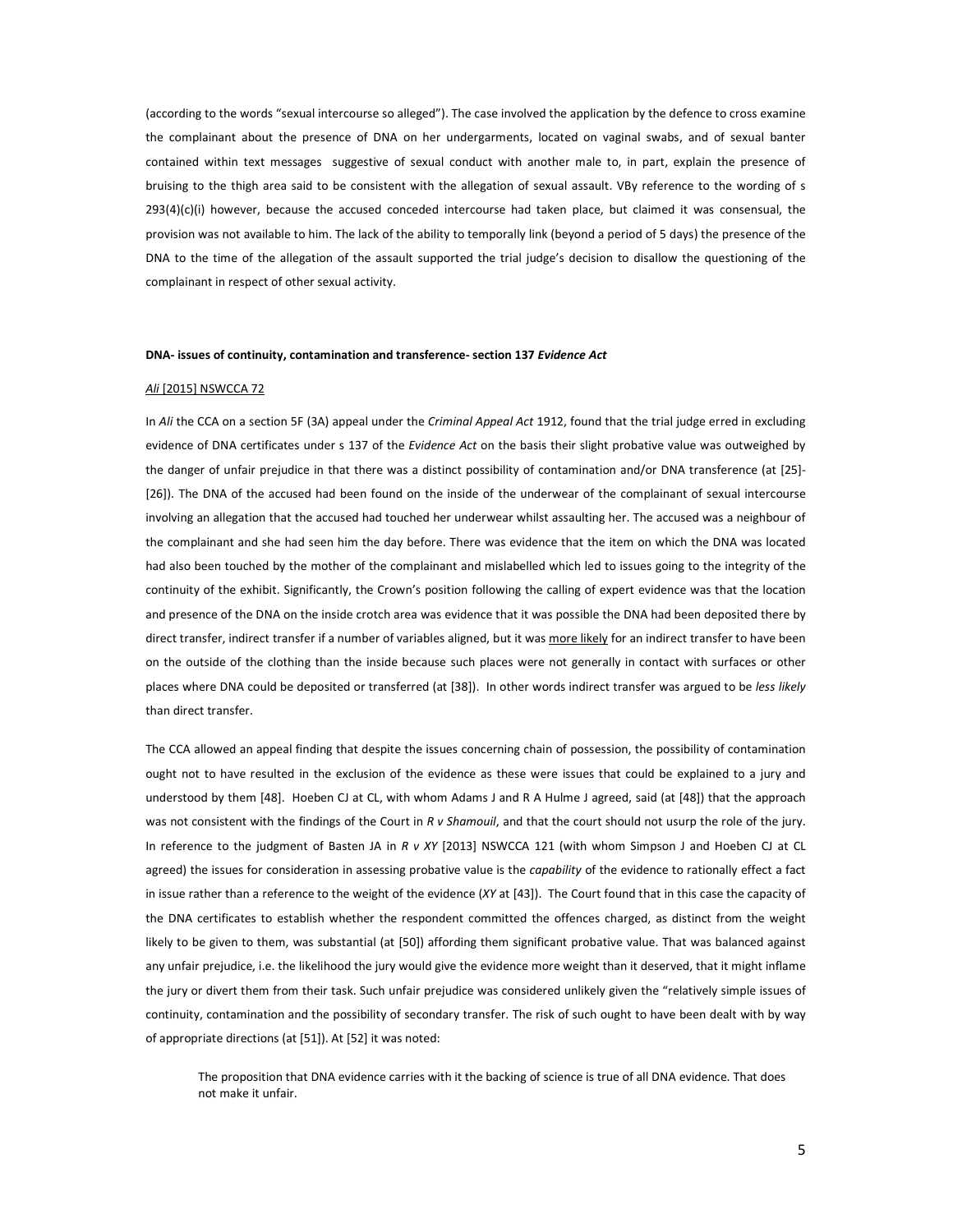These comments concerning the significance juries may accord DNA evidence might be considered in light of comments made in other contexts: see the comments of the CCA in *R v Lisoff* [1999] NSWCCA 364 at [55] where the Court acknowledged that scientific evidence as a category was capable of being given "undue weight because of its very concreteness" (at [62]-[63]). Prejudice was said to include mis-estimation of the value of the evidence in *R v MM* [2014] NSWCCA 144 at [43] and *R v EM* [2003] NSWCCA 374 at [121].<sup>4</sup>

## **Voice identification evidence- admissibility-Section 137** *Evidence Act*

## *Miller v R* [2015] NSWCCA 206

1

In *Miller v R* [2015] NSWCCA 206, Mr Miller was charged with dishonestly obtaining a financial advantage by deception, gaining \$14,380,770 by way of a scheme whereby a male person pretending to be a solicitor used false instruments to raise a mortgage upon an office block that he did not know and had no authority to deal with. Many of the interactions between the perpetrator and his victims took place over the telephone. The Crown case relied, in part on voice identification evidence, being the identification by persons said to have spoken to the perpetrator of the fraud over the telephone. Investigators used a 20 second long recording of the accused speaking in a prior court case which was played to a witness together with recordings of seven other persons reading a transcript of the same words. Ten of the witnesses were played the eight recordings, seven of whom selected the accused's voice.

It was contended on appeal that the voice identification was inadmissible either on the basis that it was not relevant, per s. 55, or that it should have been excluded pursuant to s. 137 of the *Evidence Act 1995*. The Court held that the common law threshold requirement to admissibility that the voice have some distinctive feature, or that the witness had some familiarity with the voice,<sup>5</sup> no longer applied under the *Evidence Act*, the only precondition to the admissibility of voice identification evidence was the requirement in s 55(1) that it be relevant (at [55]), $^6$  and if so whether it survived any challenge to exclude it under s 135, 137 or 138. The Court derived assistance from cases of visual identification of accused persons from line up parades or photographs,<sup>7</sup> as demonstrating that the court must have regard to all relevant circumstances in making a determination under s. 137 including the conditions under which the recordings were made and the processes associated with the identification (at [60]).

<sup>&</sup>lt;sup>4</sup> Comparison might also be made to those DNA cases where it is not possible to infer direct transfer was more likely than secondary transfer in circumstances where the location of the DNA, or the familial relationships, might explain its presence. In this case it is open to argue that the evidence of DNA may be no more than "neutral" in which case it is questionable whether the evidence can satisfy the test for relevance under s. 55 of the Act, as to whether it is capable of rationally affecting the probability of a fact in issue. Consideration of "intractably neutral" evidence was considered in *R v Ciantar* (2006)16 VR 26; 167 A Crim R 504 (at [40] and [72]) and *Penza v The Queen* [2013] NSWCCA 21 (who accepted the position of the Court in *R v Ciantar*, per Hoeben JA at [137]-[139]).

<sup>5</sup> *R v Smith* (1987) 7 NSWLR 444; *R v Brownlowe* (1987) 7 NSWLR 461.

<sup>6</sup> *R v Adler* [2000] NSWCCA 357; 116 A Crim R 38 at [13]-[14] per Smart AJ; Heydfon JA and Ireland AJ agreeing.

<sup>&</sup>lt;sup>7</sup> *R v Johns* [1975] Crim LR 456 (accused only person in identification parade who wore a leather jacket. Court of Appeal held no unfairness as the witness based identification on what the accused looked like, rather than their clothing); *R v Block* [2000] NSWCCA 61 (excluded photographic identification procedure because the accused was the only person in the 12 photographs who had a goatee-style beard and the witness recalled that the offender having a similar beard); *Alexander v The Queen* (1981) 145 CLR 395 (precautions must be taken to ensure that no particular member of the identification group is the suspect).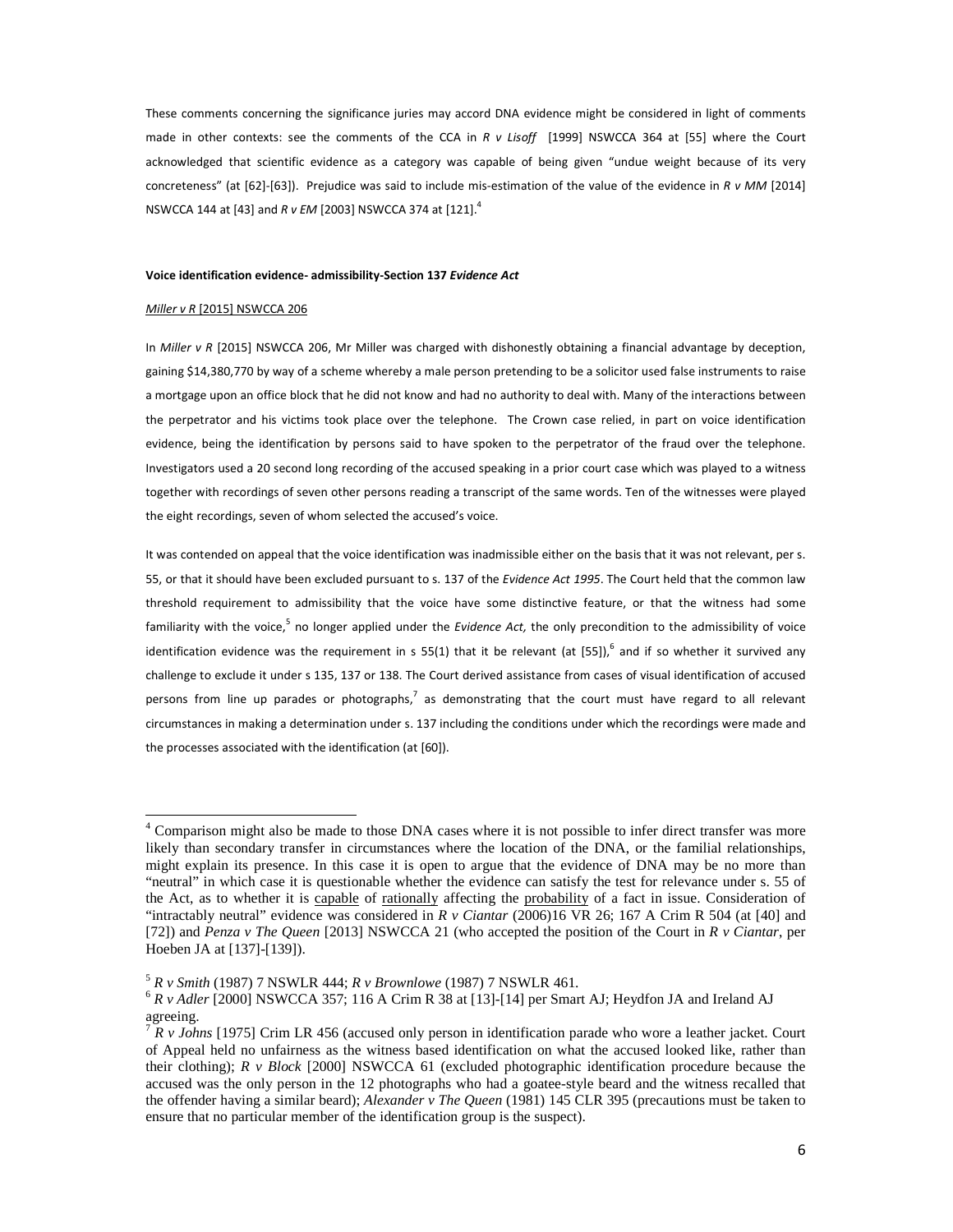Here it was clearly relevant as it went to the assessment of the probability that Mr Miller was the offender. After a detailed review of the evidence, the Court concluded that no unfair prejudice warranting exclusion of the evidence had been established. A general discussion about admissibility of such evidence may be found at [44]-[60], with consideration as to the circumstances of the recordings and their possible impact upon the fairness of the array of the sample voice recordings played to the witnesses, which included:

- Contrasting the voice recording taken from the accused speaking in court with the other constructed voice recording including consideration of "unnatural pauses"; clicks in the editing of the accused's recording (described as a 'disjointed cut and paste'); the presence of surrounding noise in the court room vs. no background noise; the faintness of the accused's voice given his distance from the microphone; the speed of the speaking; and consideration as to similarities between the voices;
- The delay between the conversation the subject of the charges and the voice identification procedure; and
- The medium by which the witnesses had initially heard the voice of the offender (namely the telephone).

In considering the test under s. 137 the Court formed the view that no unfair prejudice arose because weaknesses in the voice identification evidence, including sound quality and background noise, and delay were matters of weight to be examined under cross-examination and assessed by the jury having regard to the whole of the evidence [101], [106]- [107].The fact that some witnesses failed to identify the accused's voice was not found to give rise to unfair prejudice they were all matters for the jury: [107].

### **Opinion evidence vs. factual evidence- s 76 (1)** *Evidence Act*

#### *Haidari v R [2015] NSWCCA 126*

A witness in the trial of the Haidari concerning offences of riot and affray at Villawood Detention Centre said that he was an officer at the detention centre and had seen the appellant amongst 10-12 others on the rooftop of the detention centre throwing rocks. He later said that he viewed ABC footage of the events (about 18 months later) and identified the accused amongst others from the footage. The evidence at trial was admitted and it was put to the officer that he was mistaken in his recognition of the appellant.

On appeal it was argued that the evidence was in truth opinion evidence relying on the position in *R v Drollett* [2005] NSWCCA 356, where an appeal against conviction was upheld where the trial judge allowed a witness to a gaol assault to identify the appellant from CCTV footage of the incident, where the footage did not represent what the witness himself observed of the incident – '*Here the primary evidence was the film footage. Mr Stephens' evidence was no more than an educated interpretation of what was depicted in the footage and was therefore opinion evidence."* It was argued that as opinion evidence it was inadmissible under s. 76(1) of the *Evidence Act*.

The CCA dismissed the appeal. The Court considered a number of cases where similar issues had arisen (at [54]):

- (a) In *Smith v The Queen*, the police officers who purported to identify the accused person were not witnesses to the events portrayed in the photographs;
- (b) *R v Marsh ,* the accused persons' sister did not witness the alleged offence, but her evidence of identification of her brother was admitted after application of the law stated in *Smith v The Queen*;
- (c) In *R v Beattie* [2001] NSWCCA 502; 127 A Cri R 250, evidence of prison officers of photographic identification of the accused person, in circumstances where they had not observed the evidence in question, was held to have been wrongly admitted applying *Smith v The Queen*;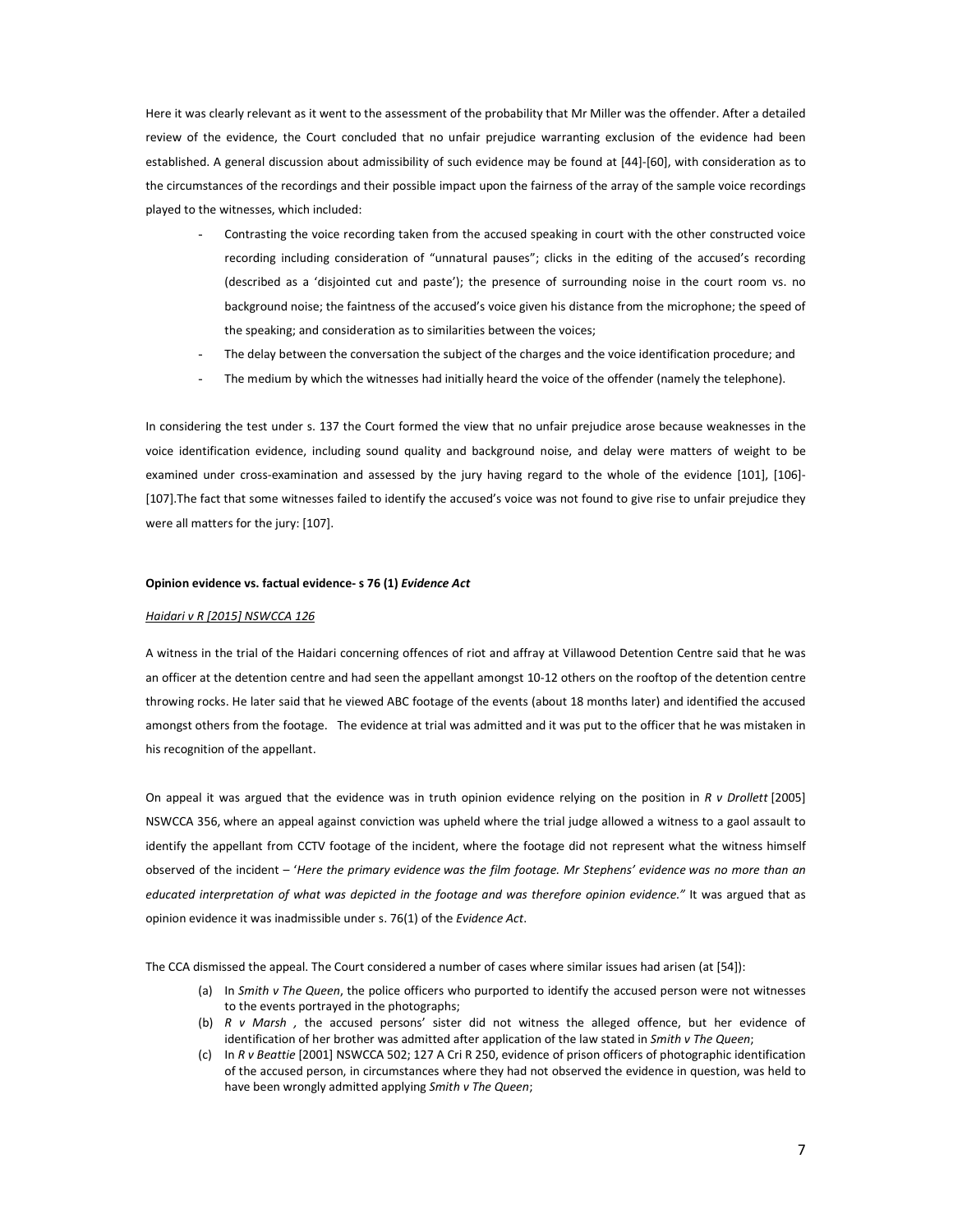(d) In *Nguyen v R* [2007] NSWCCA 363; 180 A Crim R 267 at 272-277 [9]-[40], this Court (referring to *Smith v The Queen*; *R v Beattie, R v Marsh* and *R v Drollet*) upheld the decision of a trial Judge allowing police officers (who were not present at the scene of the events) to identify accused persons from CCTV footage taken at the time of the events.

Unlike other cases, the officer was present at the scene and had said he had seen the appellant.

The matter was distinguished from *Drollet* because in that case the witness had not claimed to have observed any part of the conduct forming the substance of the charge and was based solely on his observations of "extremely indistinct" footage of the incident (at [55]), whereas in this case the officer had observed the events as they occurred. His evidence was therefore properly considered as identification evidence, and found that his further evidence concerning what he saw from the ABC footage did not constitute opinion evidence (at [74]), but was rather factual evidence. The Court acknowledged that the distinction between fact and opinion is one of degree, referring to the "blurred boundary between fact and opinion" (at 76]).

#### **Ad hoc Expert- Section 76** *Evidence Act*

#### *Morgan* [2016] NSWCCA 25

The issue of voice identification also arose in *Morgan v R* in which the Crown sought to rely upon evidence of identification of the appellant's voice derived from a listening device that, together with a tracking device had been installed in the stolen BMW, pursuant to a warrant. The car had been used for multiple break ins the subject of the charges. In order to establish that the appellant was one of the voices recorded from the listening devices it relied on the opinion evidence of one of the investigating police officers. The Crown relied on the officer as an ad hoc expert having listened to the recordings of the conversation contained within the car on multiple occasions and comparing it with recorded telephone calls made by the appellant to his wife whilst he was in custody for the purposes of familiarising himself with the appellant's voice. He said that he paid particular attention to pitch, tone, speed and accent of the participants within the car and was able to describe the appellant's voice as a "deep male voice, throaty, stentorian and gravely…[with an] accent he associated with Australian Aboriginal males". No objection was taken at trial to the description of the officer as an ad hoc expert<sup>8</sup>. Instead on appeal the objection was taken to the evidence on the basis of s. 76 impermissible opinion evidence not excluded by s. 79 (where based on specialised knowledge). The CCA declined to make a ruling as to the admissibility of the evidence on the basis that the point had not been taken below (per Rule 4) and on the basis that the Appellant had accepted the admission of the evidence at trial. However, the Court noted that question as to the admissibility of ad hoc expertise remained undecided by the High Court and had not been ruled on in *Honeysett v The Queen* [2014] HCA 29 253 CLR 122 expressly.

#### *Warnings and directions*

 $\overline{a}$ 

**Test and directions for unsworn evidence- s 13** *Evidence Act*

*The Queen v GW* [2016] HCA 6

<sup>&</sup>lt;sup>8</sup> This point was not taken on appeal as trial counsel accepted that the witness could give evidence of similarity between the voices recorded on the two sets of tapes when being compared: an acceptance that was in conflict with *Morgan v R* [2011] NSWCCA 257; 215 A Crim R 33.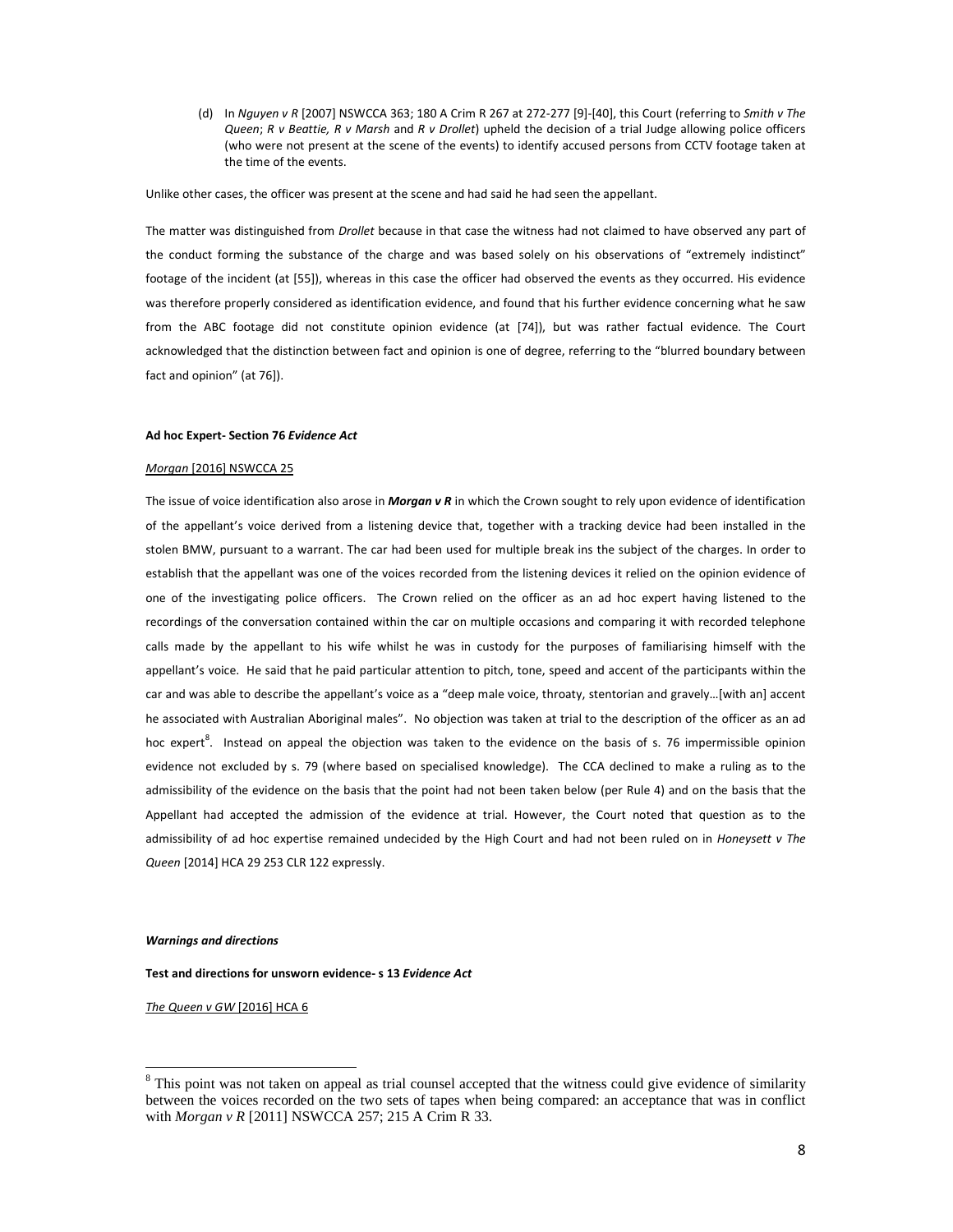In *The Queen v GW* [2016] HCA 6, the Court determined that the *Evidence Act 2011 (ACT)<sup>9</sup>* is neutral in its treatment of the weight that may be accorded to evidence whether it is sworn or unsworn.

The appellant, GW, was convicted of committing an act of indecency in the presence of his daughter, 'R'. At the time of the offence R was five years old. R gave evidence at a pre-trial hearing before a single judge of the Supreme Court of Canberra. It was R's competence to give sworn evidence that became a point in issue. Under s. 13 (3) of the *Evidence Act* a person is not competent to give *sworn* evidence if the person does not have the capacity to understand that, in giving evidence, the person is under the obligation to give truthful evidence. Section 13 (4) of the *Evidence Act* provides that a person who is competent to give evidence, but not sworn evidence, may give unsworn evidence provided that the court issues specific directions regarding the importance of telling the truth and other matters (per ss (5)). In this case, the pre-trial judge during a pre-trial hearing determined that R's evidence should be received unsworn and the recording of it tendered at trial. The ground of appeal to the Court of Appeal of the Supreme Court of the ACT was that the trial judge had erred in failing to direct the jury that R's evidence was unsworn because R did not comprehend the obligation to tell the truth. The Court of appeal upheld this ground holding that the trial judge was required to instruct the jury as to the difference between sworn and unsworn evidence and to take it into account when assessing its reliability.

The High Court, per French CJ, Bell, Gageler, Keane and Nettle JJ, held that there was no requirement under either the *Evidence Act* 2011 (ACT) or the common law to warn the jury of the need for caution in accepting R's evidence. Nor was there a requirement to direct the jury to take into account the differences between sworn and unsworn evidence in assessing the reliability of R's evidence.

Additionally, the High Court held that the trial judge was not required to direct the jury as the defence counsel sought. The fact that R did not give sworn evidence was not material to the jury's assessment of whether her evidence was reliable or not. It was concluded by the majority at [56]-[57]:

The Evidence Act does not treat unsworn evidence as of a kind that may be unreliable. Had a direction been requested under s. 165(2), there was no requirement to warn the jury that R's evidence may be unreliable because it was unsworn. Nor was there a requirement under the common law to warn the jury of the need for caution in accepting R's evidence and in assessing the weight to be given to it because it was unsworn. Nor was there a requirement under common law, falling short of a warning of that kind, to direct the jury to take into account the differences between sworn and unsworn evidence in assessing the reliability of R's evidence.

It is possible that different considerations would apply where a witness other than a young child is capable of giving evidence about a fact but incapable of giving sworn evidence because the witness does not have the capacity to understand that, in giving evidence about the fact, he or she would be under an obligation to give truthful evidence. Depending of the circumstance, it might prove necessary or desirable to give some further form of direction. But for the present, that need not be decided.

l,

<sup>9</sup> S. 13 of the *Evidence Act* 2011 (ACT) is identical in form to s. 13 of the *Evidence Act* 1995 NSW.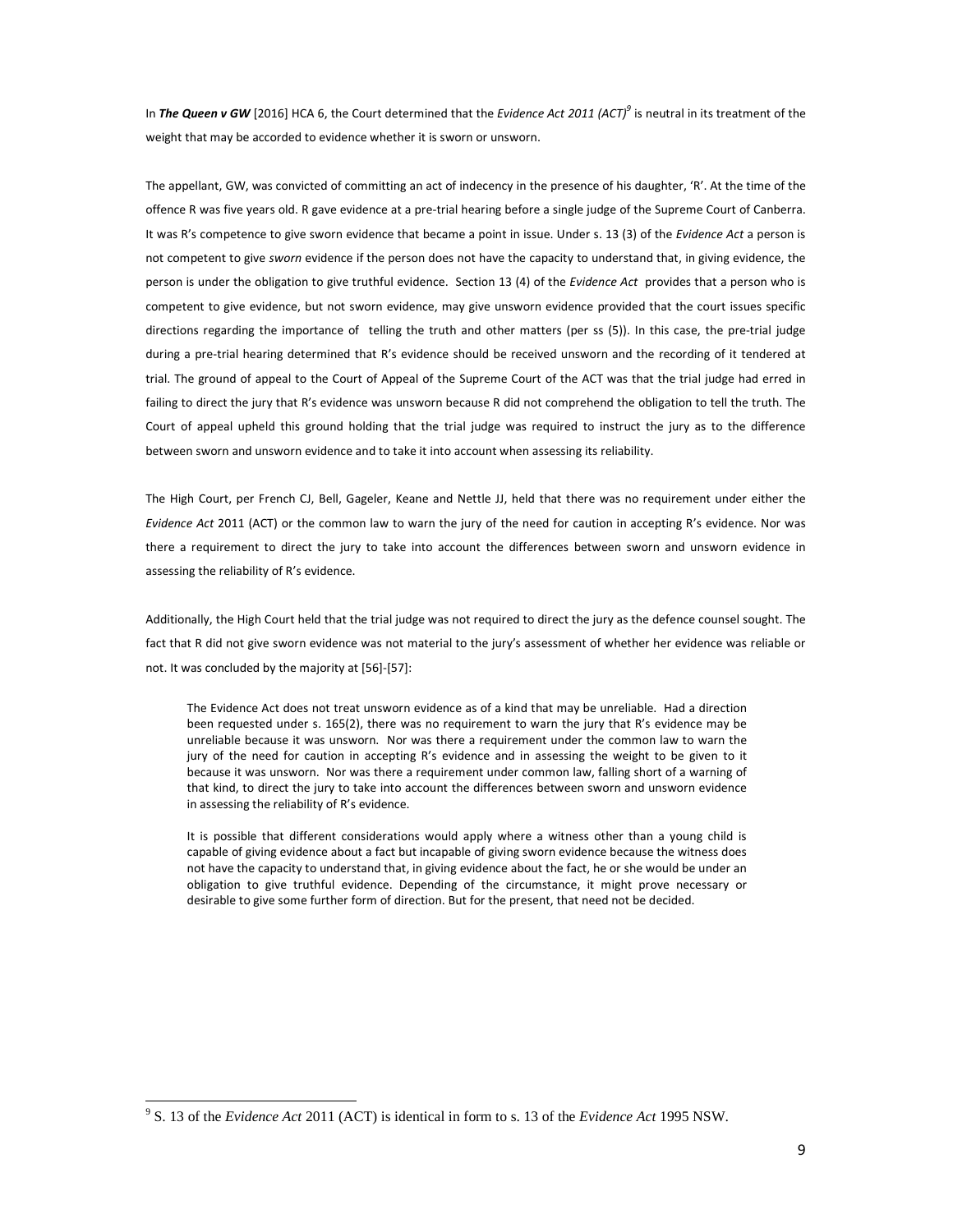# **More on drug codes: Admissibility of expert evidence by detective concerning use of code words in illicit drug trade and eavesdropping - s 90** *Evidence Act*

## *Czako v R* [2015] NSWCCA 202

Two issues concerning the admissibility of evidence arose from this case which concerned the prosecution of Czako for one count of participation in a criminal group contrary to s. 93T(1) of the *Crimes Act* 1900 (NSW) and one count of money laundering. The Crown case was that the applicant participated in a criminal group that was involved in the sale of substantial quantities of heroin and cocaine.

The Crown relied upon evidence concerning things alleged to have been said by the accused in Hungarian to a co-accused during the course of the execution of a search warrant. The things said were overheard by one of the searching police officer who spoke (but was not NAATI accredited) in the Hungarian language. During the search the accused was asked to speak in English, but was nonetheless overheard by the police officer to say to the co-accused in Hungarian the words (amongst others) "they are not going to find the thing I told you about earlier" and later "I told you to throw that away before". The evidence was subject to an objection on the basis of s. 90 of the *Evidence Act* on the ground that having regard to the circumstances in which the admission was made it would be unfair to the accused to use the evidence. One of the bases of the objection was that the officer had been intentionally placed at the search as an eavesdropper, a matter which was not conceded by the witness, although it was acknowledged his presence was not a co-incidence (at [79]). The Court rejected the submission that the evidence supported the intentional placing of the officer in the scene as an eavesdropper on the basis that the officer was only in the presence of the accused occasionally during his duties as searching officer (at [82]). It is unclear what the Court's position may have been if it could have been inferred that he was so intentionally placed.

Secondly, the evidence was objected to because the accused had not been given any opportunity to adopt (or contest) the officer's notes as to the remarks said to have been overheard. The Court agreed with the ruling of the trial judge that the evidence was not unfair as the accused had been cautioned, was not a detained person, and was not obliged to speak to, or in the presence of, police ([83]-[84]).

A further ground of appeal arose following the admission of opinion evidence given by a police officer with extensive experience in the illicit drug trade who had given evidence in respect of evidence of telephone intercepted calls and the language contained therein.

The officer's evidence was general in respect of the use of coded language and veiled speech and the use of slang, and specific in terms of language contained within the intercepts that he considered was consistent with his experience of the choice of codes used. The applicant argued that the expert had impermissibly strayed into asserting his opinion as fact.

The Court, at [116], held that the evidence of the officer was properly admitted as opinion evidence in respect of veiled and coded speech generally, rather than the use of a particular word as code for a drug-related word.

Importantly, the Court corrected the trial judge's reference to the police officer as an "ad hoc" expert that being a term used to describe a witness who gives an opinion based on expertise acquired for the very purpose of the proceedings in which the evidence is to be given so called voice identification expertise. Care ought be taken to the admission of such evidence: *Nasrallah v R* [2015] NSWCCA 188. This was an error reported to arise from earlier cases such as *Chen v R* [2011] NSWCCA 145. The important matter is that the opinion evidence must be restricted to their expertise, and not trespass